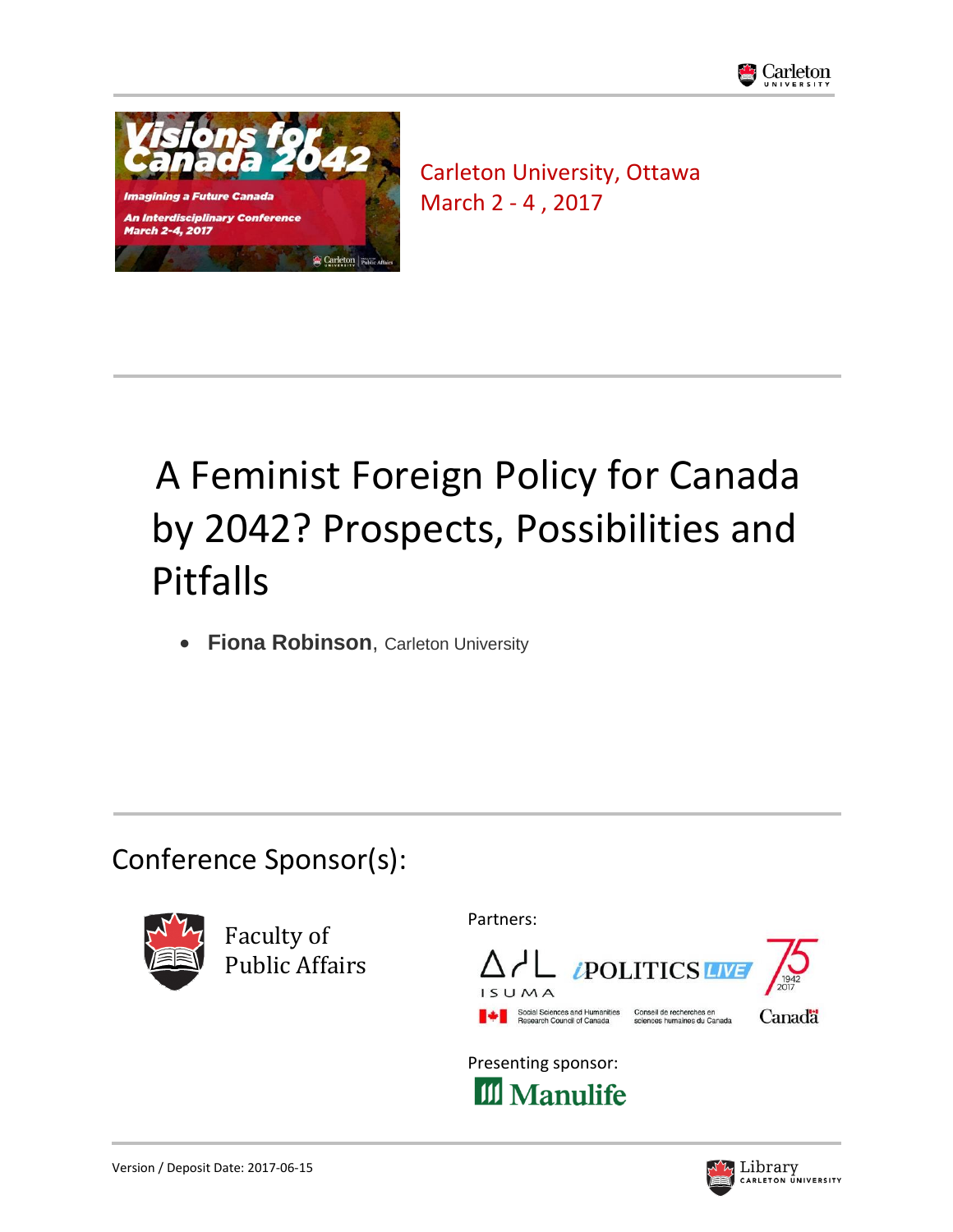## **A Feminist Foreign Policy for Canada by 2042?: Prospects, Possibilities and Pitfalls**

**Paper prepared for**  *Visions for Canada, 2042 Faculty of Public Affairs, Carleton University March 2-4, 2017*

Fiona Robinson Department of Political Science Carleton University

### **Introduction**

Good afternoon. Welcome to Visions for Canada, 2042, and to this panel on A Feminist Foreign Policy by 2042. I am Fiona Robinson, Professor in the Department of Political Science, in the Faculty of Public Affairs, at Carleton University. I am very pleased to welcome this distinguished panel to the conference today; I would like to take just a few moments to introduce them to you. Let me start with our visitors, both of whom are obtained their PhDs from the Department of Political Science.

Professor Sandra Whitworth is Professor of Political Science and Associate Dean, Graduate Studies and Research, Liberal Arts & Professional Studies at York University. Sandy is a giant in the area of feminist international relations. She is the author of two influential books – *Feminism and International Relations* and *Men, Militarism and UN Peacekeeping: A Gendered Analysis*, as well as countless articles and book chapters. For six years she was the home base editor of the International Feminist Journal of Politics. She was named 'Eminent Feminist Scholar' for 2012 by the Feminist Theory and Gender Studies Section of the ISA, and in 2016 she was named ISA-Canada Distinguished Scholar. We are so happy she was able to join us today.

Richard Baker obtained his doctorate in Political Science from Carleton University in . I had the pleasure of serving as his supervisor. Rick has been . A revised version of his PhD thesis, will be published with UBC press in . Rick teaches courses on Gender and International Relations and Canadian Foreign Policy.

Doris Buss is Professor in the Department of Law and Legal Studies at Carleton University. Her teaching and research are in the areas of international law and human rights, women's rights, global social movements, and feminist theory.

Finally, Laura Macdonald is Professor of Political Science. She is an expert in Latin American politics, as well as the politics of North America, and Canadian Foreign Policy in Latin America. She has special interests in civil society and gender.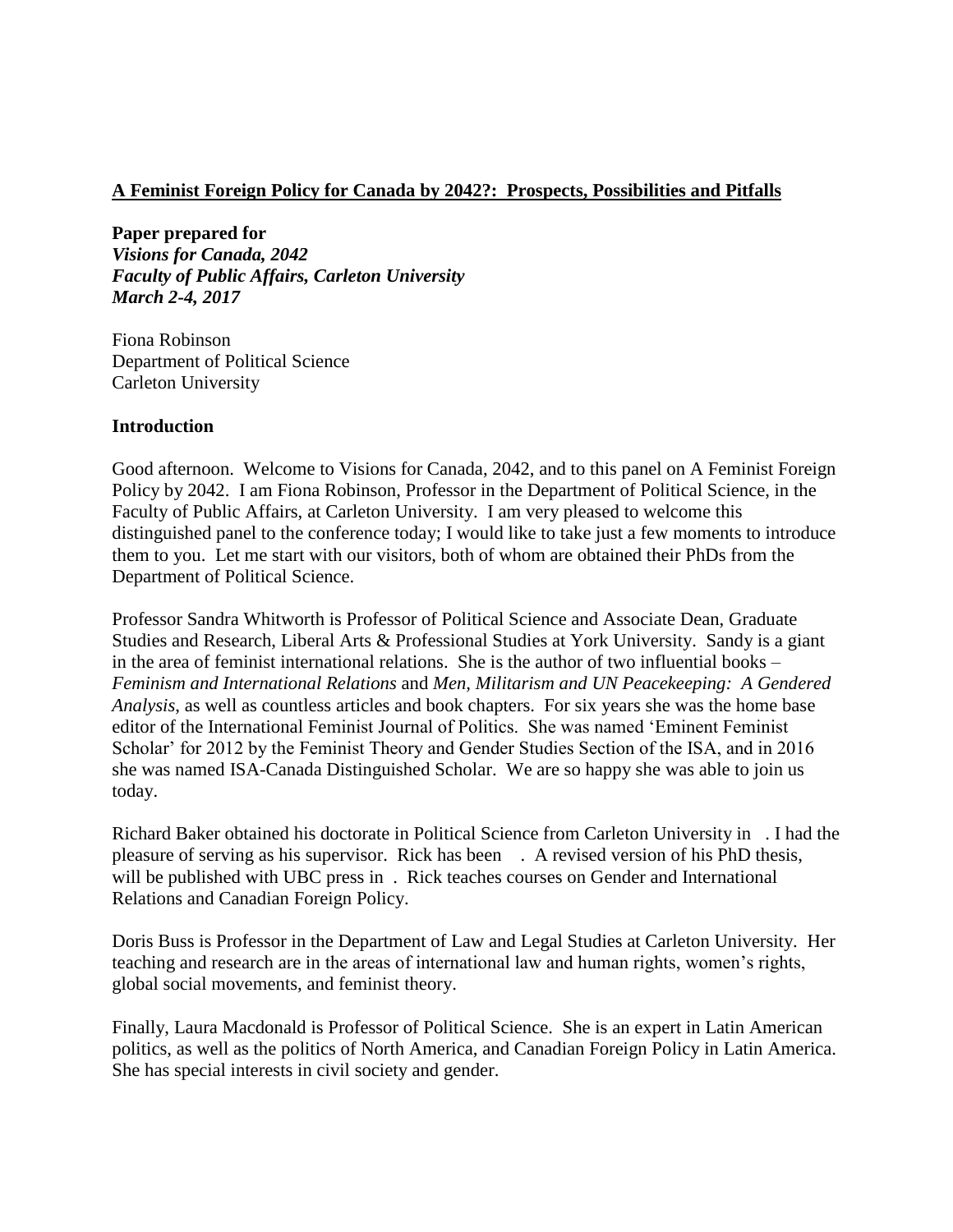I know we all want to hear what our panelists have to say. So for my part I am just going to take a few moments to set the stage. In 2015, Sweden became the first nation-state ever to publicly and explicitly adopt a feminist foreign policy. According to Swedish Foreign Minister Margot Wallström, Sweden's feminist foreign policy is about systematically and holistically implementing policies that contribute to gender equality and the full enjoyment of human rights of all women and girls (Wallström). This is achieved through a focus on the so-called three 'Rs' – rights, representation and resources (Government of Sweden, 2016: 3). While the emphasis has been on the advancement of the 'women, peace and security agenda' – focusing specifically on the National Action Plans (or 'NAPs') related to Security Council Resolution 1325 – Sweden is also committed to systematic gender mainstreaming throughout their foreign policy agenda, including in the area of international development.

Equality between women and men is a fundamental aim of Swedish foreign policy. Ensuring that women and girls can enjoy their fundamental human rights is both an obligation within the framework of our international commitments, and a prerequisite for reaching Sweden's broader foreign policy goals on peace, and security and sustainable development (Government of Sweden, 2016).

Importantly, a feminist foreign policy, and the WPS agenda in particular, are not only about women or 'women's issues'. Rather, the agenda is promoted through reference to evidence that there is a clear connection between the security of women and the security of states.

In some important respects, this move has been a success for Sweden on the world stage. The European Council on Foreign Relations rated Sweden, along with the UK, as having the second largest influence on shaping European Union foreign policy in 2015, with only Germany listed as more influential (Standish 2016). Sweden's feminist foreign policy has attracted attention and support from many corners. Indeed, a number of countries – including the other Nordic countries and certain EU countries, such as the Netherlands -- cite gender equality as a strategic focus area for foreign policy, and have well-developed National Action Plans (NAPs) related to women, peace and security. The adoption of an explicitly feminist foreign policy is hailed by some as a bold, progressive move which highlights the importance of integrating gender into all aspects of foreign policy – from security to trade to international development.

Of course, at the time of my initial proposal for this panel, I could not have predicted the state of affairs in which the world currently finds itself. The extraordinary election of Donald Trump, Brexit and the rise of populism and protectionism would seem to suggest that a feminist foreign policy could not be anything but a pipe dream in the contemporary context. Indeed, back in 2015, Sweden, and Wallstrom in particular, faced a very different world – one that was not perfect by any means, but it was a world where spaces for putting into practice some of the principles of a feminist foreign policy seemed to be opening up. Now, of course, we are preoccupied with other things, and perhaps rightly so.

But feminist foreign policy has not gone away. In January, away from the frenzy over Trump's inauguration, Sweden quietly took over took presidency of the Security Council; on January 10<sup>th</sup>, foreign minister Margot Wallstrom led an open debate on conflict prevention and sustaining peace. If anything, at the level of civil society, feminist solidarity is stronger and more organized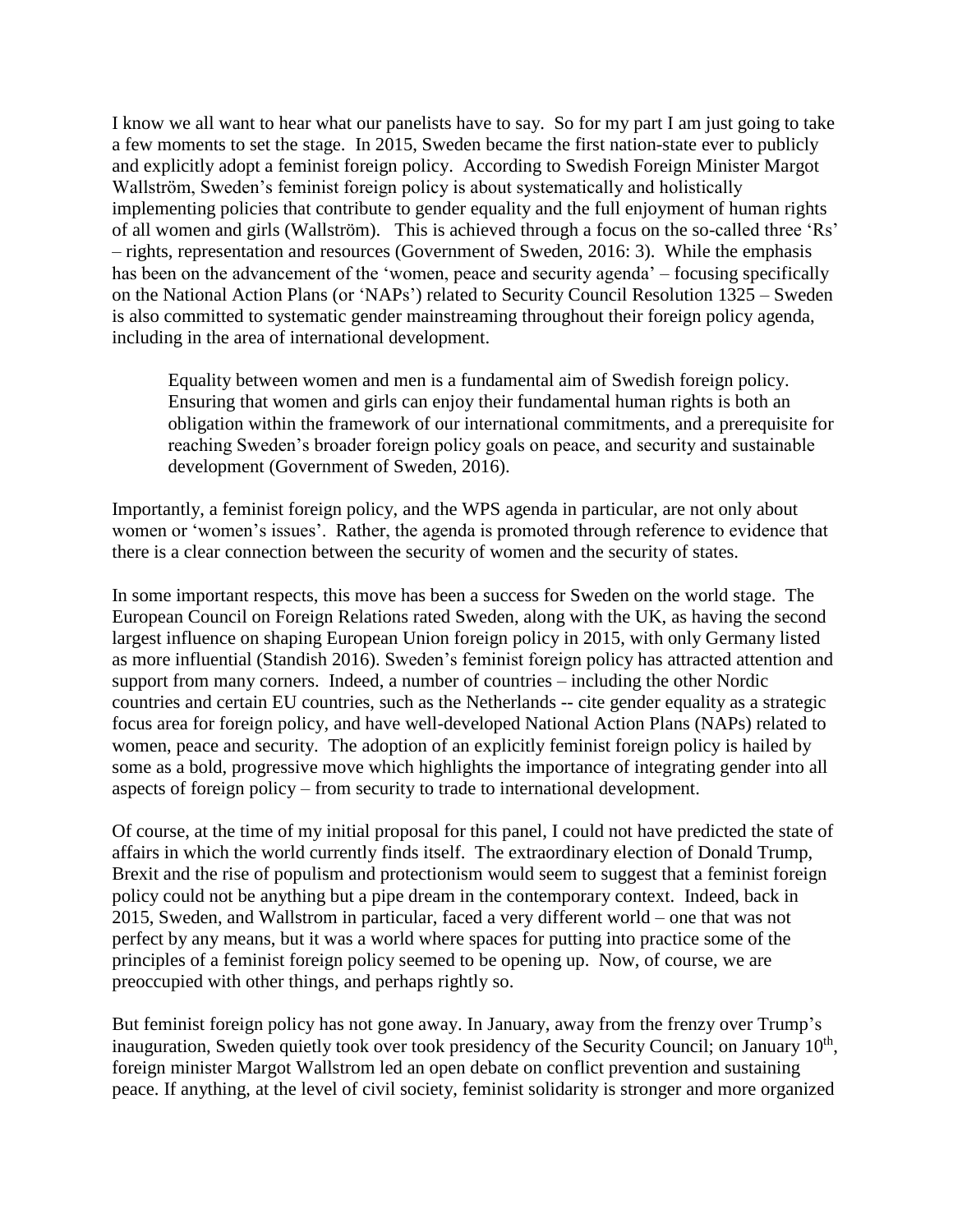than it has been for many decades. Resistance to Trump is evident – particularly among women and others who identify as feminists – at the domestic level, but also evident are the feminist movements activing in solidarity around the world. In the U.S. more and more women are declaring their intention to enter formal politics.

What are the prospects for Canada following Sweden's lead here? On a superficial level, they would seem to be fair to good. On October 6, 2016, the the [Standing Committee on Foreign](http://www.parl.gc.ca/Committees/en/FAAE)  [Affairs and International Development](http://www.parl.gc.ca/Committees/en/FAAE) presented a report to the House of Commons entitled: *An Opportunity for Global Leadership: Canada and the Women, Peace and Security Agenda*. The Committee agreed that renewed commitment to the women, peace and security agenda is needed and that, significantly, Canada should be a leader in pushing for the full implementation of the women, peace and security agenda at the United Nations and in conflict-affected and fragile states (Report of Standing Committee, 2016). Perhaps even more promisingly, the Minister of International Development and La Francaphonie, Marie-Claude Bibeau, has been very supportive of the feminist agenda. In May 2016, Bibeau announced a public review and consultations to renew Canada's international assistance policy and funding framework. Right from the start, Bibeau stated that 'Women and girls will be at the heart of Canada's our new approach. We want to support them in their role as equal agents for change in their communities and countries'. More than 300 public consultations were hosted in over 65 countries and at nine high-level events in five Canadian cities. While we are still awaiting the release of the International Assistance Policy for Canada, the website 'What we Heard' emphasizes that the empowerment of women and girls, and the protection and promotion of their rights through advancing gender equality will be at the heart of Canada's international assistance.

What about the individuals involved? Justin Trudeau, while experiencing some recent difficulties at home, still enjoys broad domestic support and respect on the international stage. Moreover, he has publicly described himself as a feminist on a number of occasions, including at the 2016 World Economic Forum in Davos. And yet it remains to be seen to what extent he is willing or able to translate these words and labels into action. Of course, much was made of the gender parity in his first cabinet. In addition, his first cabinet shuffle resulted in the appointment a woman as Canada's new Minister of Foreign Affairs. However, as we all know, being a woman is not causally related to promoting a feminist policy agenda. Indeed, some cursory research on Ms. Freeland's views on feminism reveals both disdain and a deep misunderstanding of the ideas and goals behind the movement.

In a 2008 piece for the Financial Times entitled (not ironically) 'Sarah Palin is a true feminist role model', Freeland wrote that, quote, the 'main reason so many feminists are having a hard time getting excited about Gov Palin is that she is rightwing. Feminism has long been torn between focusing on the fight against sexism pure and simple', and waging a broader campaign for a 'women's agenda', on which abortion rights tend to feature prominently' (Freeland 2008). These claims exhibit an astonishing ignorance about the sources and nature of women's inequality, and an alarming tendency to reduce complex socio-political and economic problems to a simplistic 'rightwing-leftwing' dichotomy. In 2010, in a piece exploring the lack of women at what she calls 'capitalism's heights', she suggests that feminists bear some of the blame for peddling what Freeland describes as 'their own brand of sexism: that women are more nurturing, better communicators'.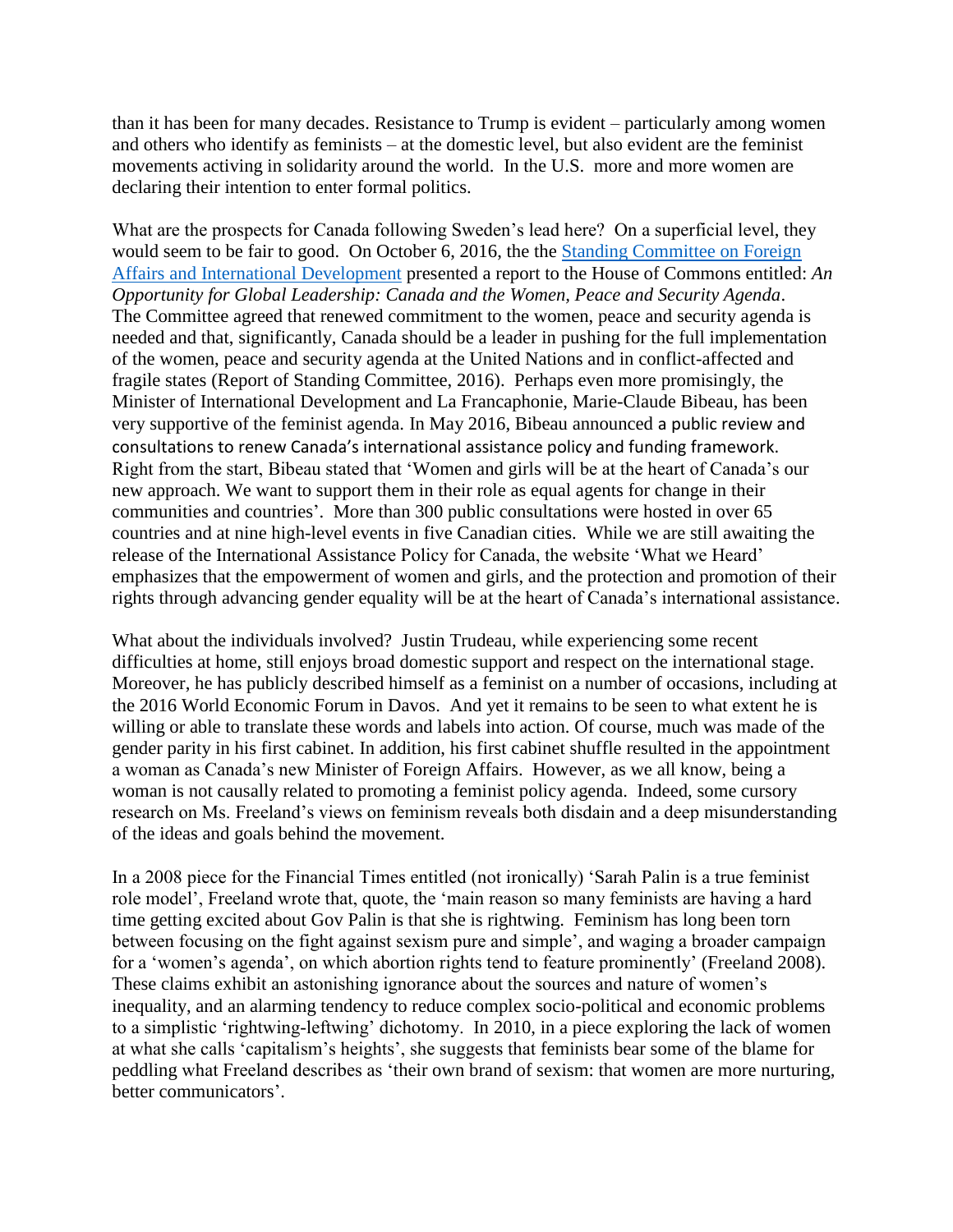The sophisticated arguments of feminist scholars in moral psychology and political theory regarding women's connectedness as not a 'brand of sexism'; rather, it is the result of empirical and theoretical research into the effects of dominant gender norms on men's and women's understandings of their moral responsibilities to others. This research does not claim that women are in some way naturally better, more moral, more nurturing or better communicators, but rather that socially-determined, gender-specific divisions of labour have overwhelmingly assigned responsibilities for caring about and for others to women – and that women have taken on these responsibilities to such a great extent that they have become constitutive features of the self for many women. This is both a privilege and a burden. Importantly, however, it licenses particular kinds of behavior in men, and legitimates the continued relegation of women – and their ways of knowing and being – to the private sphere, and outside of the realm of politics.

While these views are disappointing, I don't see think they are a death knell for feminist foreign policy in Canada. Indeed, I think there is a growing recognition that a feminist agenda is not one that is simplistically 'pro-women' (and anti-men). On the contrary, a feminist foreign policy must begin with an understanding of how the structural and discursive forces of patriarchy shape license the ongoing oppression and exclusion of women around the world. It will involve more than 'adding women and stirring'; indeed, it will require instead a 'stirring up' of our assumptions about the kinds of knowledge and practices that are required to reduce violence of all kinds, and to create and sustain peace.

Finally, in order to avoid the familiar but very real traps of cultural imperialism, a FFP for Canada must avoid the tendency to challenge the practices of other states on the basis of narrowly-understood 'culture'—especially in Islamic countries. Indeed, this kind of 'cultureblaming' depoliticizes social problems, and diverts attention away from the ways in which practices are supported and sustained by the structure of the global economy. To imagine 'culture' as an isolated realm of values and practices, separate from other kinds of social relations, is inevitably to reproduce the dichotomies of 'us' and 'them', is blind to both historical and current relations, and ultimately will hinder our ability to create a foreign policy that can progress towards peace and justice.

### Works Cited

Aggestam, Karin and Annika Bergman-Rosamond, 'Swedish Feminist Foreign Policy in the Making: Ethics, Politics and Gender. *Ethics and International Affairs*, 30(3): 323-334.

Government of Canada, 'Consultations to Renew Canada's International Assistance'